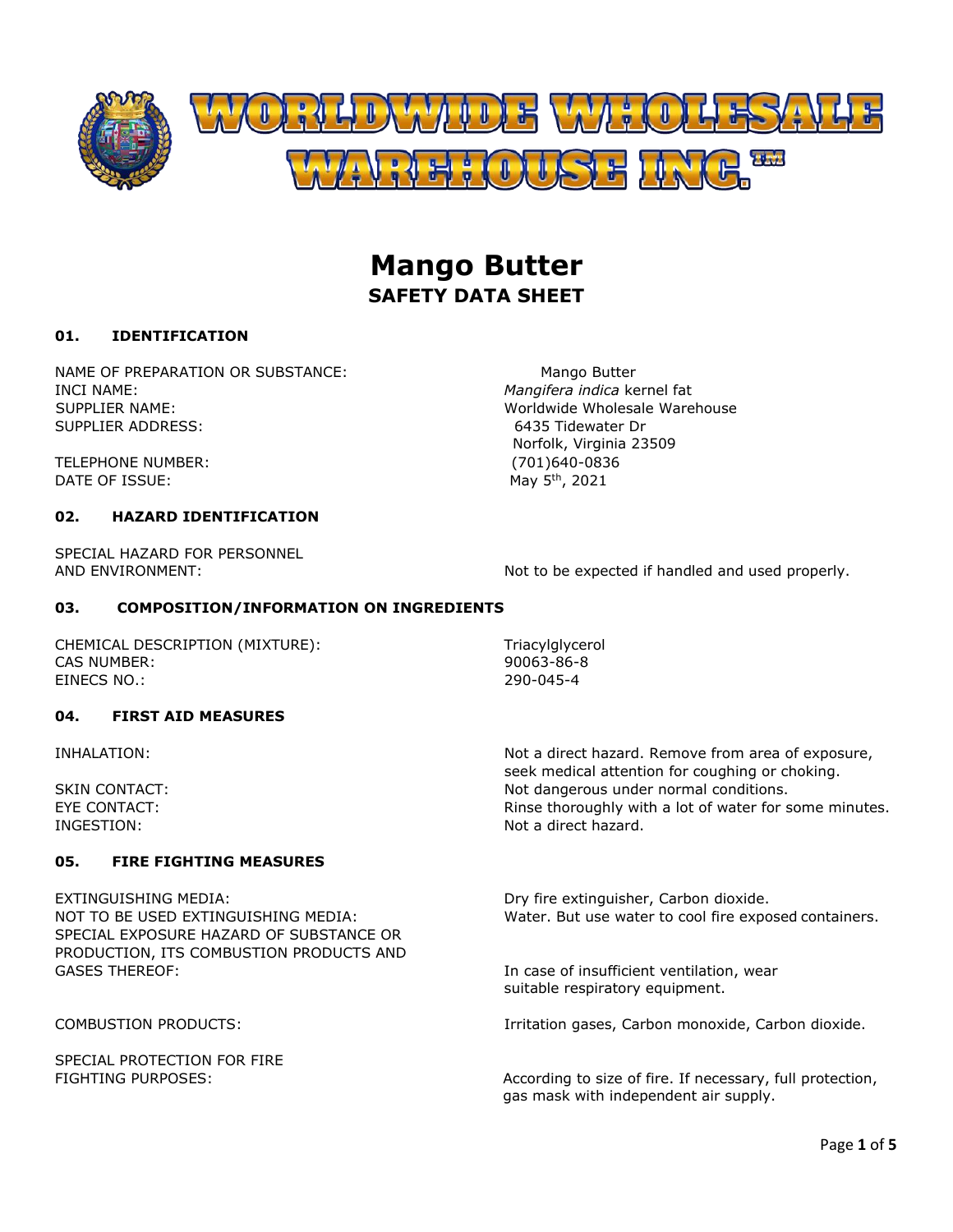

# **06. ACCIDENTAL RELEASE MEASURES**

PRECAUTIONS RELATED TO THE ENVIRONMENT: Try to avoid spilling. Do not empty into

# **07. HANDLING & STORAGE**

REQUIREMENT FOR STORAGE

#### **08. EXPOSURE CONTROLS/PERSONAL PROTECTION**

ADDITIONAL REMARKS FOR TECHNICAL EQUIPMENT DEVICES: If necessary, melt in water bath.

PERSONAL PROTECTION DEVICES: MEASURES FOR GENERAL PROTECTION AND HYGIENE: RESPIRATORY PROTECTION: No special respirator needed. HAND/SKIN PROTECTION: Wear suitable gloves and normal protection clothing or apron.

EYE PROTECTION: Eye security glasses, with side shields.

# **09. PHYSICAL & CHEMICAL PROPERTIES**

APPEARANCE:

FORM: Semi-solid fat

PRECAUTIONS RELATED TO PERSONNEL: Be careful! Danger of sliding possible. Avoid contact with eyes.

drain. Restrict spill to smallest possible area. PROCEDURE FOR CLEAN-UP/REMOVAL: Cover with absorbent material (Universal binding material, paper towels, sand, siliceous earth). Remove sources of ignition.

HANDLING: Example 20 and the Keep away from sources of ignition - No smoking. Be careful! Danger of sliding possible. Do not heat in microwave oven. Avoid contact with eyes. Read the regulations on the label carefully. STORAGE: STORAGE: STORAGE: STORAGE: STORAGE: STORAGE: STORAGE: STORAGE: STORAGE: STORAGE: STORAGE: STORAGE: STORAGE: STORAGE: STORAGE: STORAGE: STORAGE: STORAGE: STORAGE: STORAGE: STORAGE: STORAGE: STORAGE: STORAGE: STORAG in a cool and dark place. Keep away from heat.

FACILITIES AND CONTAINERS: Air and waterproof glass or plastic resin containers. Uncoated containers not suitable. ADDITIONAL STORAGE CONDITIONS REMARKS: The lower the storage temperature the better will be the storage stability. TEMPERATURE: TEMPERATURE: TEMPERATURE: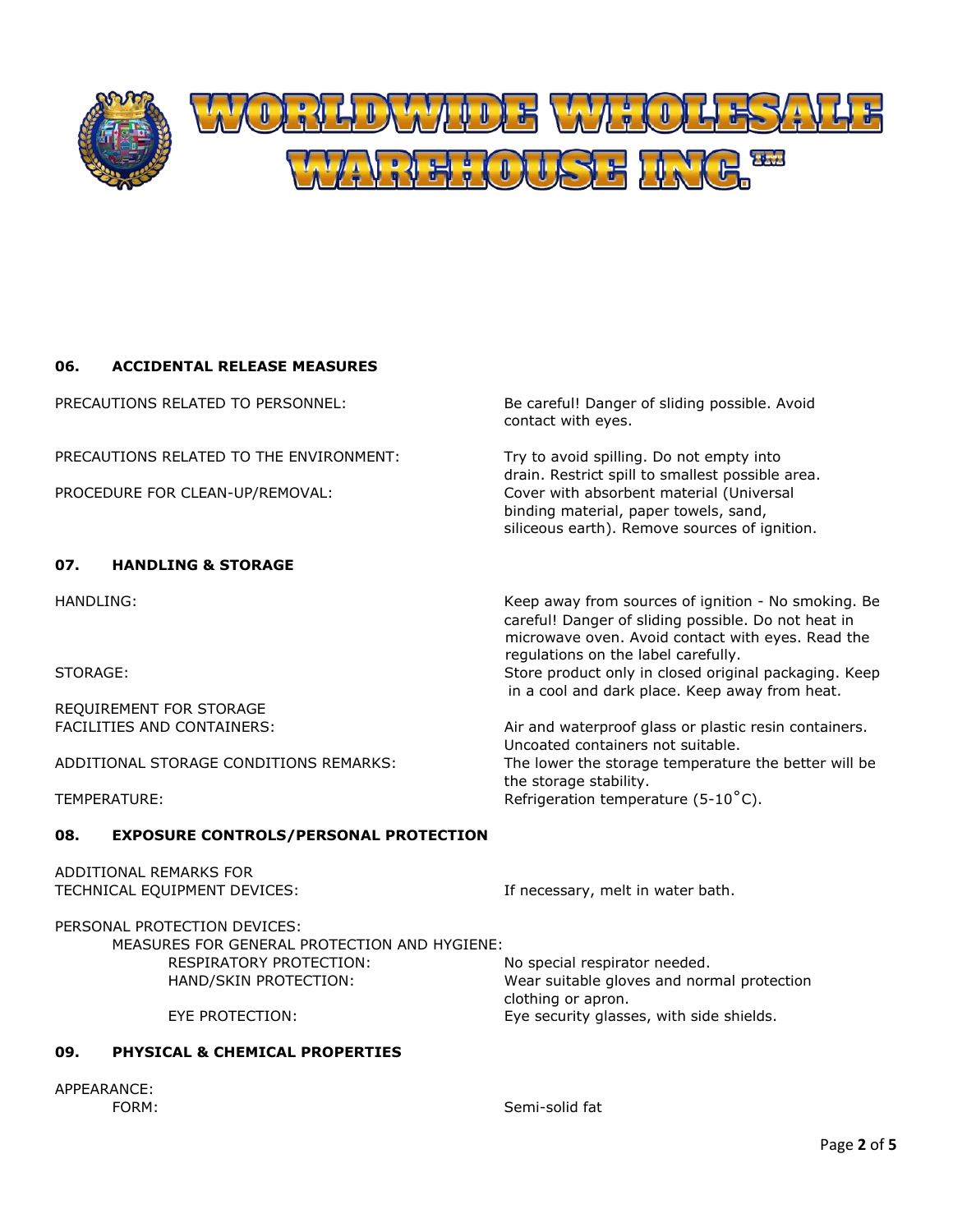

| COLOR: |
|--------|
| ODOR:  |

DATA RELEVANT TO SAFETY: METHOD (67/584/EU): CHANGE IN PHYSICAL STATE:

> MELTING POINT: 25 to 38<sup>°</sup>C BOILING POINT: SALLING POINT: SALLING POINT: SALLING POINT: SALLING POINT: SALLING POINT: SALLING POINT: SALLING POINT: SALLING POINT: SALLING POINT: SALLING POINT: SALLING POINT: SALLING POINT: SALLING POINT: SALLING POIN SMOKE POINT: 150 to 200<sup>°</sup>C. FLASH POINT:  $>250^{\circ}$ C.<br>IGNITION TEMPERATURE:  $>300^{\circ}$ C. IGNITION TEMPERATURE: AUTOFLAMMABILITY: None FIRE PROVOKING CHARACTERISTICS: Temperature of more than 200˚C and

EXPLOSIVE PROPERTIES: Not explosive. EXPLOSION LIMITS: Not explosive. VAPOR PRESSURE: Less than 0.001 mm Hg. DENSITY: 0.90 - 0.93 kg/m3 at 20˚C WATER SOLUBILITY: Insoluble pH (10G/I): DISTRIBUTION COEFFICIENT OCTANOL/WATER: VISCOSITY: ADDITIONAL DATA:

EXPLOSION LIMITS: None.

# **10. STABILITY & REACTIVITY**

GENERAL INFORMATION: CONDITIONS TO BE AVOIDED: Influence of light and heat.

Pale yellow Neutral odor

strong air circulation. neutral at 20˚C

40 to 55 mPa s at  $37^{\circ}$ C

THERMAL DECOMPOSITION:  $\overline{a}$  at temperature more than 150°C.

Carbon monoxide, Carbon dioxide.

SUBSTANCE TO BE AVOIDED: Protect from humidity and strong oxidizing agents.

DANGEROUS DECOMPOSITION PRODUCT:

IRRITATING GASES:

# **11. TOXICOLOGICAL INFORMATION**

GENERAL CONSIDERATIONS:

# **12. ECOLOGICAL INFORMATION**

INFORMATION ON ELIMINATION: BEHAVIOR IN ECOLOGICAL SETTINGS:

TOXICOLOGICAL TESTING: No skin irritation, no eye irritation, no sensitization.

PRACTICAL EXPERIENCE: Vegetable oils have been sold and used for thousands of years as foods and cosmetics. None.

Readily biodegradable.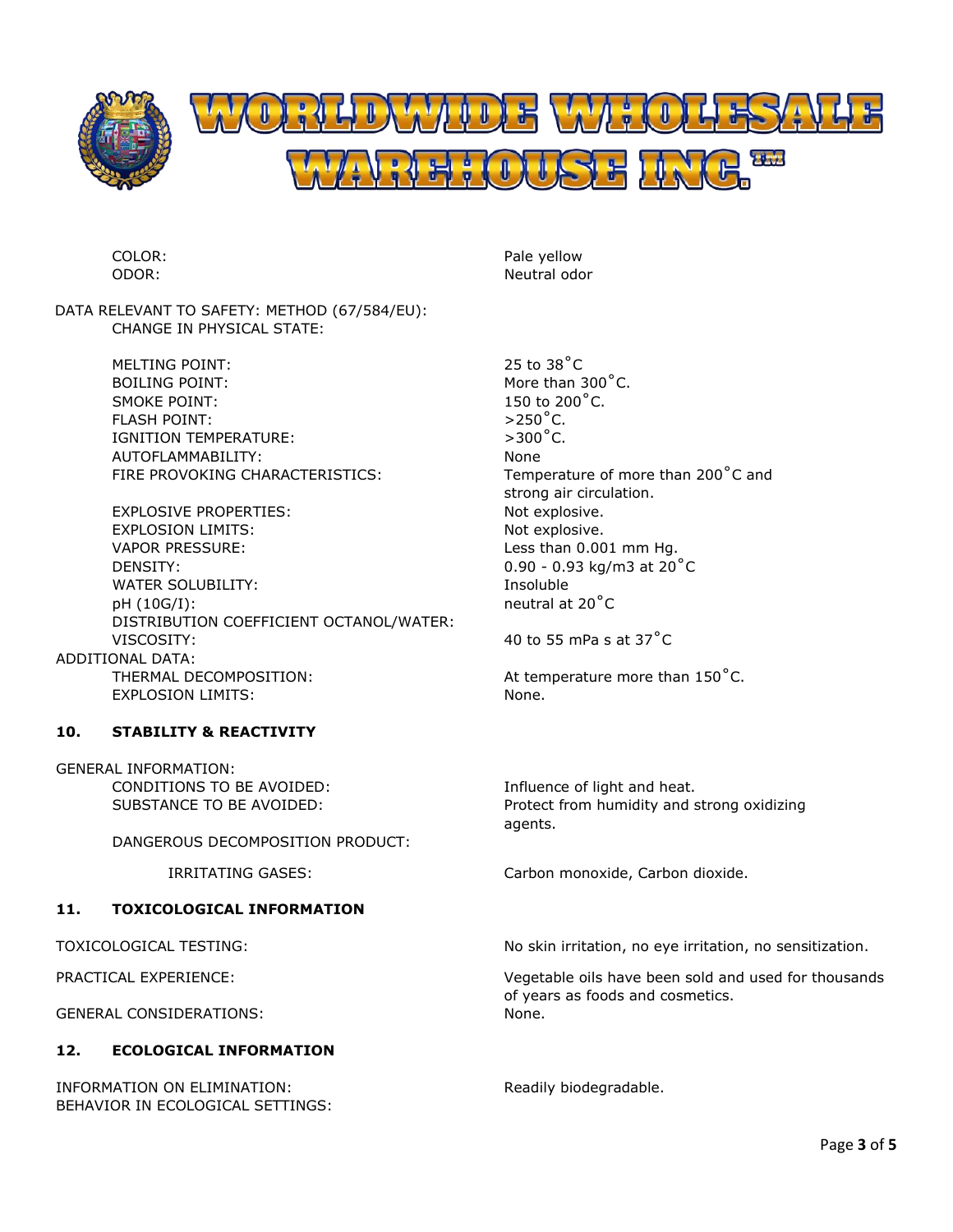

TOXIC EFFECTS ON THE ECOSYSTEM: ADDITIONAL ECOLOGICAL INFORMATION:

# **13. DISPOSAL CONSIDERATIONS**

PRODUCT: Vegetable oil.

DISPOSAL CODE: PACKAGING NOT CLEANED: SUGGESTED PROCEDURE:

SUGGESTED DETERGENT:

#### **14. TRANSPORT INFORMATION**

LAND TRANSPORTATION ADR/RID AND GVS/GGVE: GGVS/GGVE: ADR/RID: WARNING BOARD HAZARD NUMBER: DESCRIPTION OF GOODS: FURTHER INFORMATION: DISPATCH SYMBOLS: EXPRESS: MAIL: INLAND NAVIGATION ADN/ADNR: FURTHER INFORMATION: OFFSHORE SEA TRANSPORTATION IMDG/GGVESEE: IMDG/GGVSEE CLASS: EMS NUMBER: MFAG: MARINE POLLUTANT: CORRECT TECHNICAL NAME: TECHNICAL NAME: PROPER SHIPPING NAME: FURTHER INFORMATION: SHIPPING SYMBOLS: AIR TRANSPORTATION ICAO-TI AND IATA-DGR: ICAO/IATA CLASS: CORRECT TECHNICAL NAME: TECHNICAL NAME: PROPER SHIPPING NAME: FURTHER INFORMATION: SHIPPING SYMBOLS: PACKING REGULATIONS: PAC: Max. net:

SUGGESTED PROCEDURE: Suitable incineration plant. Take notice of national special regulations. Suitable waste-disposal site.

> Flush with lukewarm water with any cleaning detergent.

Substance number.

CAO: Max. net:

TRANSPORTATION/ADDITIONAL INFORMATION:

Not considered as a dangerous material according to the above mentioned regulations.